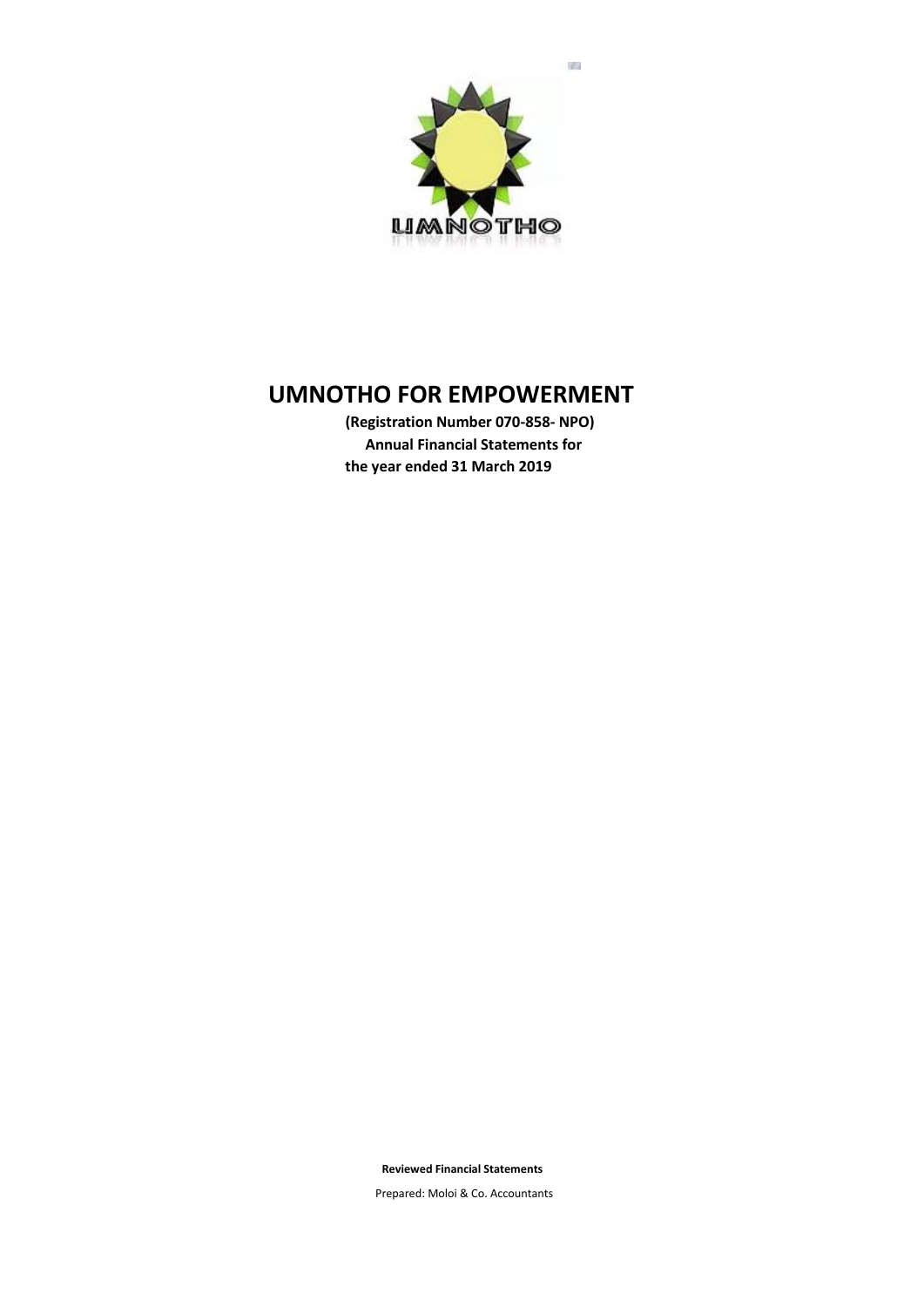(Registration Number 070-858- NPO)

Annual Financial Statements for the year ended 31 March 2019

## **Index**

The reports and statements set out below comprise the annual financial statements presented to the shareholder:

| <b>General Information</b>               | $\overline{2}$ |
|------------------------------------------|----------------|
| Report of the Independent Reviewer       | $3 - 4$        |
| Report of the Compiler                   | 5              |
| Directors' Responsibilities and Approval | 6              |
| Directors' Report                        | $\overline{7}$ |
| <b>Statement of Financial Position</b>   | 8              |
| Statement of Comprehensive Income        | 9              |
| Statement of Changes in Equity           | 10             |
| <b>Statement of Cash Flows</b>           | 11             |
| <b>Accounting Policies</b>               | 12             |
| Notes to the Annual Financial Statements | $13 - 15$      |
| Supplementary information:               |                |
| Detailed Income Statement                | $16 - 17$      |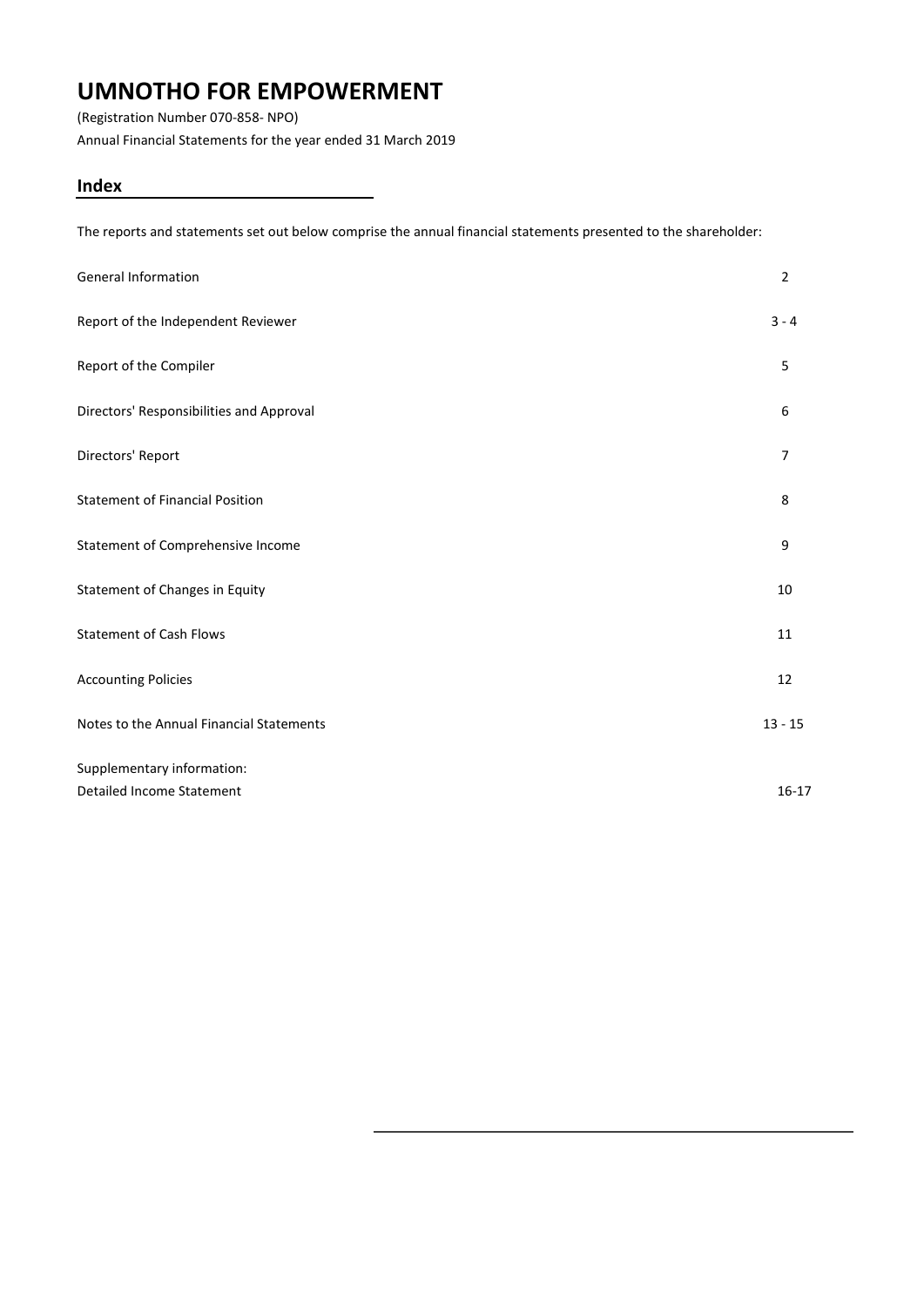(Registration Number 070-858- NPO) Annual Financial Statements for the year ended 31 March 2019

**General Information**

# **COUNTRY OF INCORPORATION AND DOMICILE** South Africa **NATURE OF BUSINESS AND PRINCIPAL ACTIVITIES** Community Social Development **MANAGEMENT** Sam Ngoma (Appointed 22 October 2018) Lesego Mokoena (Appointed 22 October 2018) Ofentse Khumalo (Appointed 22 October 2018) Dimakatso Munthali (Appointed 22 October 2018) **REGISTERED OFFICE** Plot 79 Rietvlei Muldersdrift Mogale 1747 **BUSINESS ADDRESS Plot 79** Rietvlei Muldersdrift Mogale 1747 **BANKERS** Standard Bank **INDEPENDENT REVIEWER** Moloi & Co Accountants P O Box 114 Fourways North Johannesburg South Africa 2086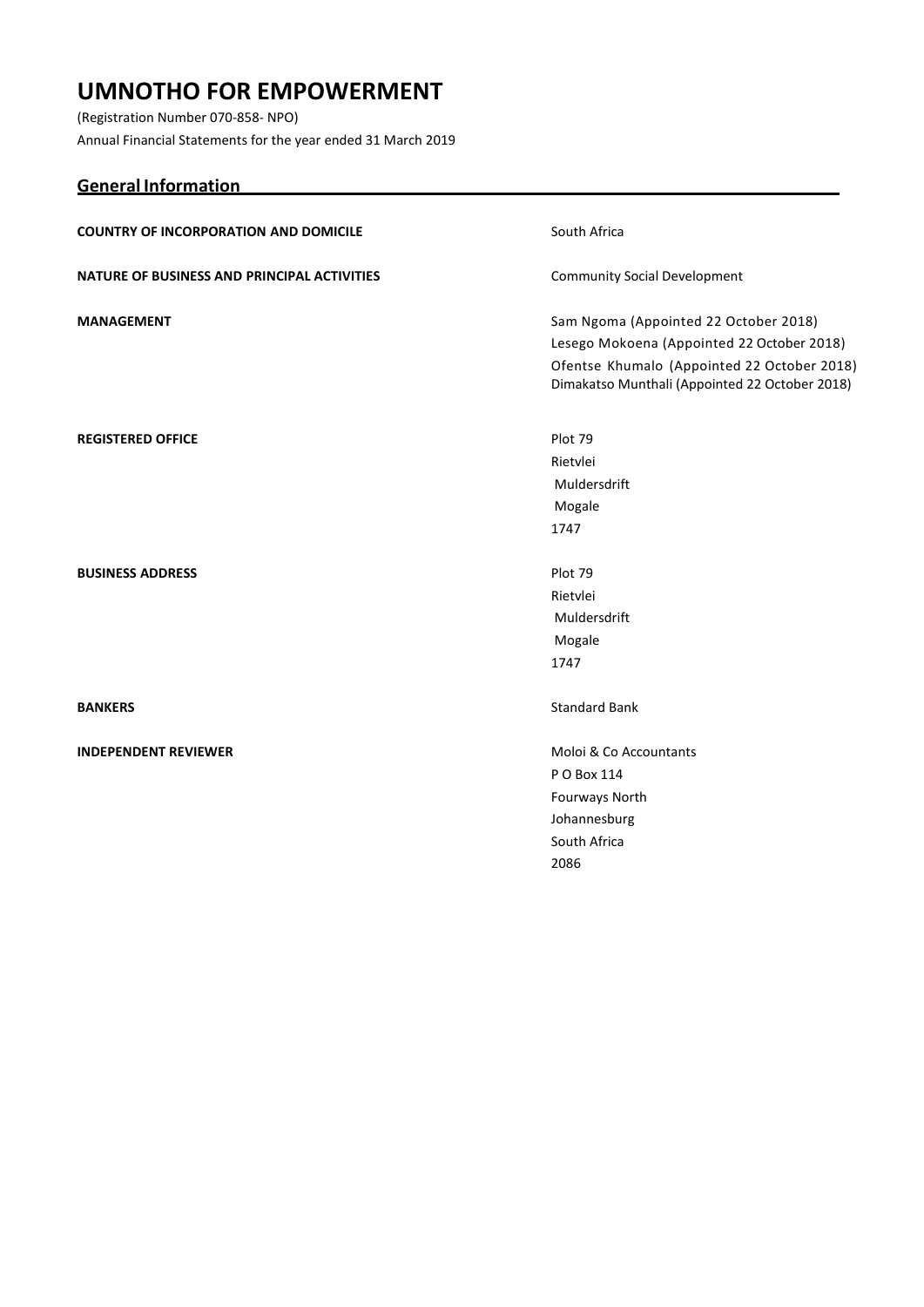

## **Independent Reviewer's Report**

#### **To the Management of Umnotho For Empowerment**

#### **Report on the Annual Financial Statements**

I was engaged to review the annual financial statements of Umnotho For Empowerment set out on pages 8 to 15, which comprise the statement of financial position as at 31 March 2019, and the statement of comprehensive income, statement of changes in reserves and statement of cash flows for the year then ended, and the notes, comprising a summary of significant accounting policies and other explanatory information.

#### **Management's Responsibility for the Annual Financial Statements**

The organisation's management is responsible for the preparation and fair presentation of these annual financial statements in accordance with the International Financial Reporting Standard for Small and Medium-sized Entities, and for such internal control as management determines is necessary to enable the preparation of annual financial statements that are free from material misstatement, whether due to fraud or error.

#### **Independent Reviewer's Responsibility**

My responsibility is to express a conclusion on these financial statements. I conducted my review in accordance with the International Standard on Review Engagements (ISRE) 2400 (Revised), Engagements to Review Historical Financial Statements (ISRE 2400 (Revised)). ISRE 2400 (Revised) requires me to conclude whether anything has come to my attention that causes me to believe that the financial statements, taken as a whole, are not prepared in all material respects in accordance with the applicable financial reporting framework. This Standard also requires me to comply with relevant ethical requirements.

A review of financial statements in accordance with ISRE 2400 (Revised) is a limited assurance engagement. The independent reviewer performs procedures, primarily consisting of making inquiries of management and others within the entity, as appropriate, and applying analytical procedures, and evaluates the evidence obtained.

The procedures performed in a review are substantially less than those performed in an audit conducted in accordance with International Standards on Auditing. Accordingly, I do not express an audit opinion on these financial statements.

#### **Conclusion**

I have reviewed the accompanying financial statements of Umnotho Youth for Empowerment that comprise the statement of financial position, statement of income and expenditure, statement of receipts and payments and cash flows and other explanatory information.

I believe that the evidence I have obtained in my review is sufficient and appropriate to provide a basis for my conclusion. The procedures performed in a review are substantially less than those performed in an audit conducted in accordance with International Standards on Auditing. Accordingly, l do not express an audit opinion on these financial statements. It is my conclusion that the financial statements present fairly in all material respects, the financial position of Umnotho Youth for Empowerment as at 31 March 2019 and its financial performance and cash flows for the year then ended, in accordance with IFRSs for SMEs and PFMA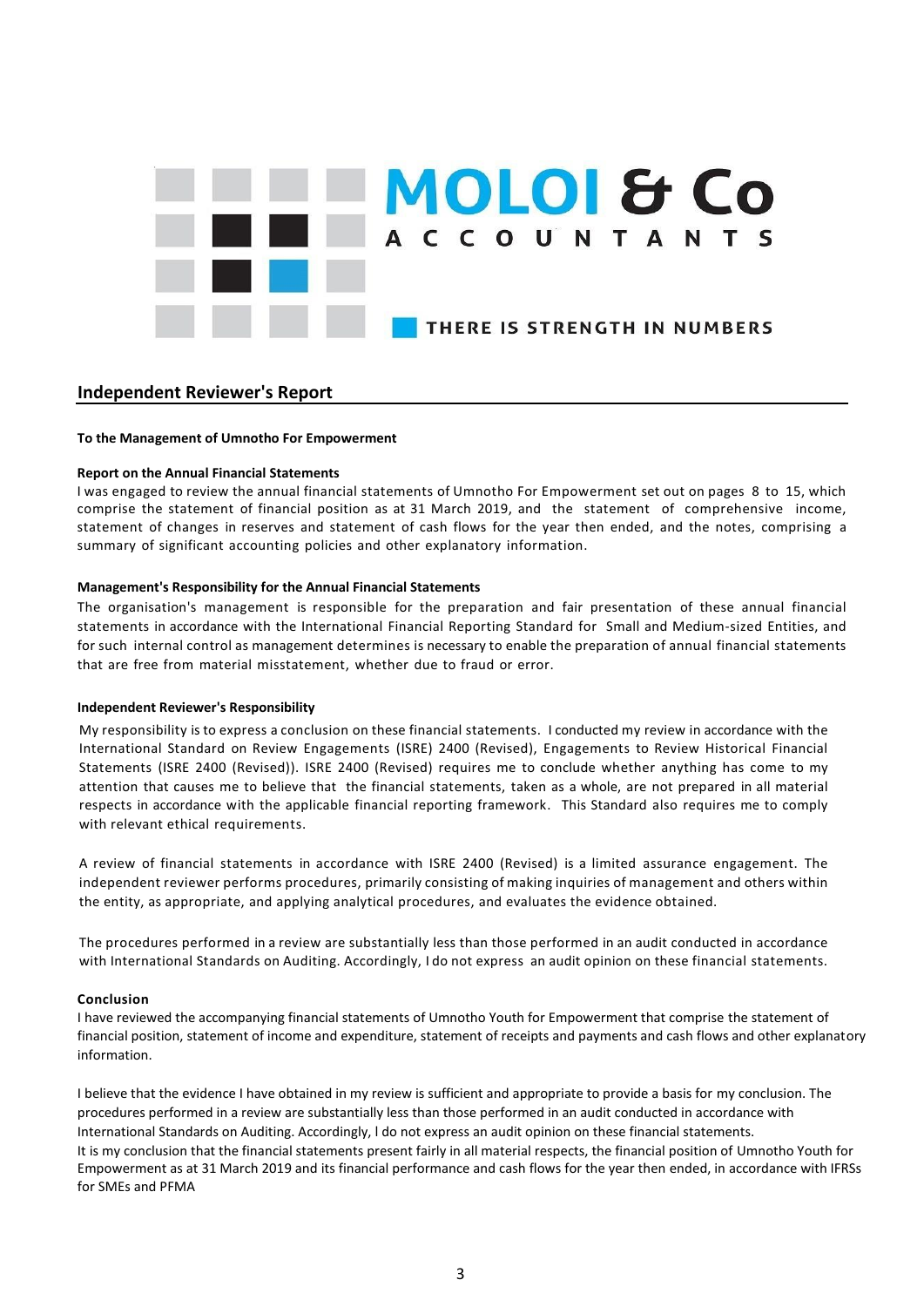#### **Basis of Accounting**

Without modifying my conclusion, I draw attention to note 2 to the annual financial statements, which describes the basis of accounting. The annual financial statements are prepared in accordance with the organisation's own accounting policies to satisfy the financial information needs of the organisation.

**Moloi & Co Accountants**

**Per: BIGBRAIN MOLOI Professional Accountant (SA) SAIPA Membership No. 18353** **11 November 2019**

**P O Box 114 Fourways North Johannesburg South Africa 2086**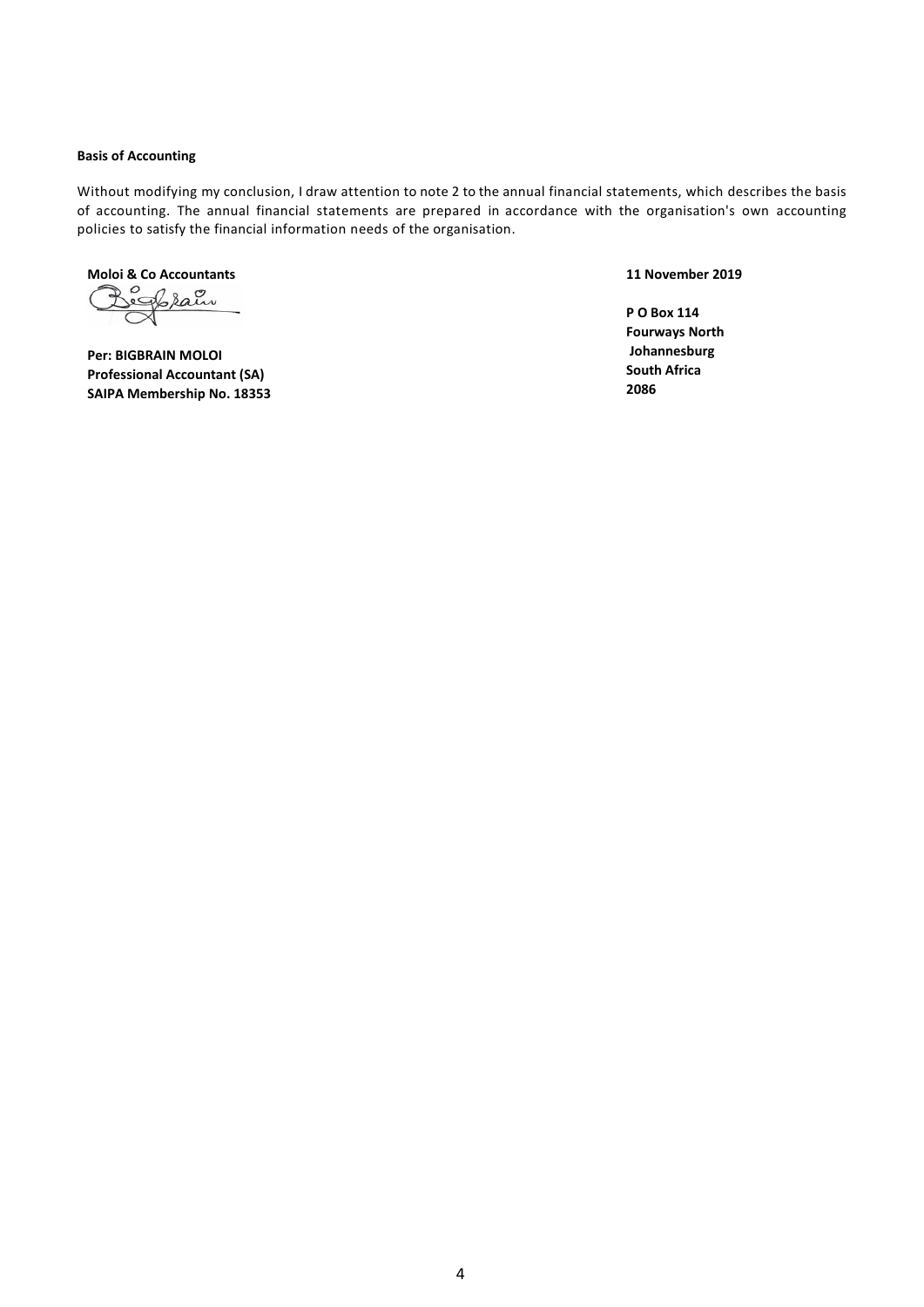

### <span id="page-5-0"></span>**Report of the Compiler**

### **To the Management of Umnotho For Empowerment**

I have compiled the accompanying annual financial statements of Umnotho For Empowerment based on information you have provided. These annual financial statements comprise the statement of financial position of Umnotho For Empowerment as at 31 March 2019, the statement of comprehensive income, the statement of changes in reserves and the statement of cash flows for the year then ended, a summary of significant accounting policies and other explanatory information.

I performed this compilation engagement in accordance with International Standard on Related Services 4410 (Revised), Compilation Engagements.

I have applied my expertise in accounting and financial reporting to assist you in the preparation and presentation of these financial statements in accordance with the International Financial Reporting Standard for Small and Medium-sized Entities. I have complied with relevant ethical requirements, including principles of integrity, objectivity, professional competence and due care.

These financial statements and the accuracy and completeness of the information used to compile them are your responsibility.

Since a compilation engagement is not an assurance engagement, I am not required to verify the accuracy or completeness of the information you provided to me to compile these financial statements. Accordingly, I do not express an audit opinion or a review conclusion on whether these financial statements are prepared in accordance with the International Financial Reporting Standard for Small and Medium-sized Entities and the requirements of the Companies Act of South Africa.

Note 2 states the basis on which these financial statements are prepared, and their purpose is described in the paragraph below. Accordingly, these financial statements are for your use only, and may not be suitable for other purposes.

My compilation report is intended solely for your use in your capacity as management of Umnotho For Empowerment, and should not be distributed to other parties.

**Per: HESITEN JAMES Business Accountant in Practice (SA) SAIBA Membership No. 6874**

**11 November 2019**

**P O Box 114 Fourways North Johannesburg South Africa 2086**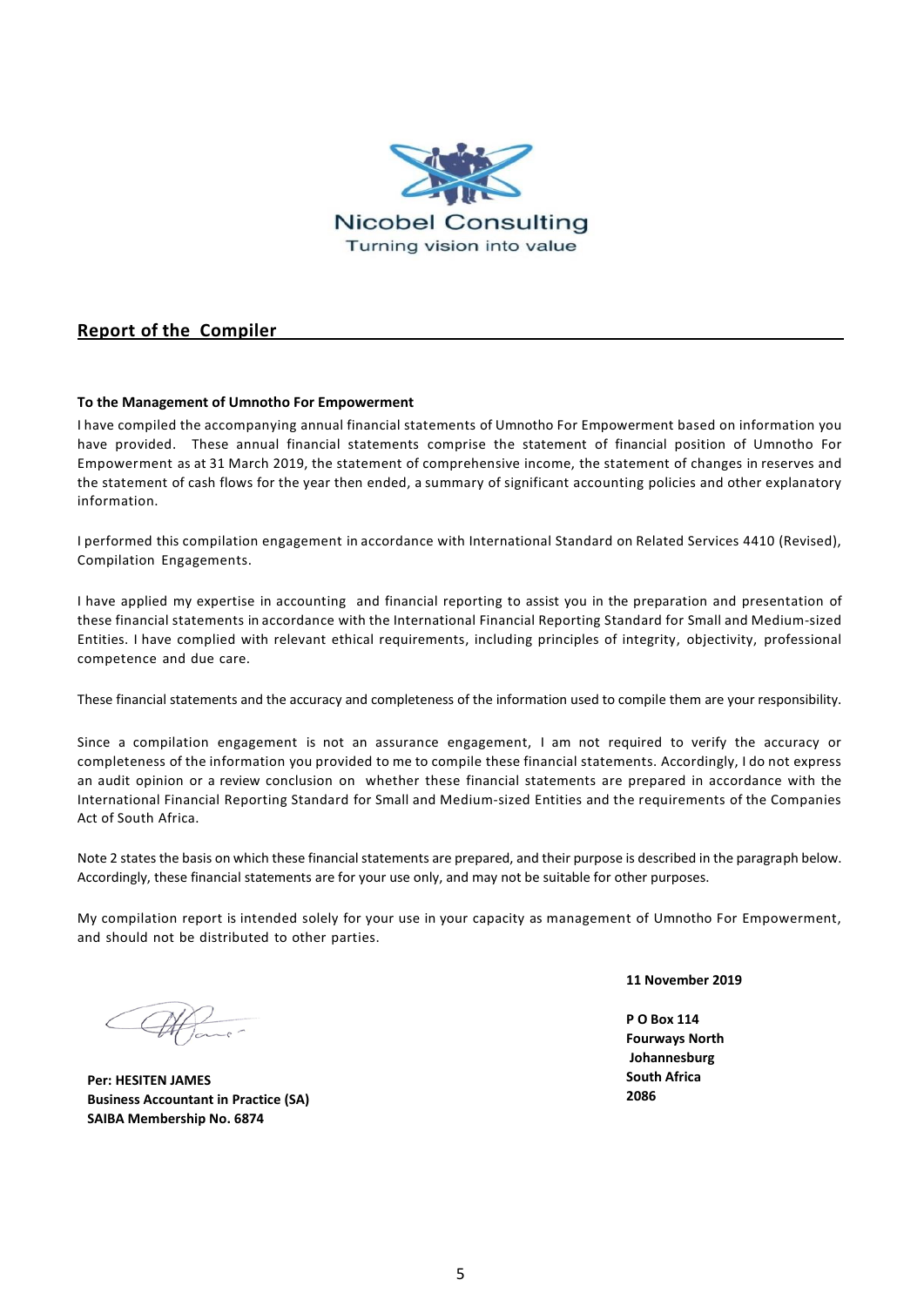(Registration Number 070-858- NPO) Annual Financial Statements for the year ended 31 March 2019

## **Management's Responsibilities and Approval**

Management is required to maintain adequate accounting records and are responsible for the content and integrity of the annual financial statements and related financial information included in this report. It is their responsibility to ensure that the annual financial statements satisfy the financial reporting standards as to form and content and present fairly the statement of financial position, results of operations and business of the organisation, and explain the transactions and financial position of the business of the organisation at the end of the financial year. The annual financial statements are based upon appropriate accounting policies consistently applied throughout the organisation and supported by reasonable and prudent judgements and estimates.

Management acknowledges that they are ultimately responsible for the system of internal financial control established by the organisation and place considerable importance on maintaining a strong control environment. To enable management to meet these responsibilities, the management committee sets standards for internal control aimed at reducing the risk of error or loss in a cost-effective manner. The standards include the proper delegation of responsibilities within a clearly defined framework, effective accounting procedures and adequate segregation of duties to ensure an acceptable level of risk. These controls are monitored throughout the organisation and all employees are required to maintain the highest ethical standards in ensuring the organizations business is conducted in a manner that in all reasonable circumstances is above reproach.

The focus of risk management in the organisation is on identifying, assessing, managing and monitoring all known forms of risk across the organisation. While operating risk cannot be fully eliminated, the organisation endeavors to minimize it by ensuring that appropriate infrastructure, controls, systems and ethical behaviour are applied and managed within predetermined procedures and constraints.

Management is of the opinion, based on the information and explanations given by management that the system of internal control provides reasonable assurance that the financial records may be relied on for the preparation of the annual financial statements. However, any system of internal financial control can provide only reasonable, and not absolute, assurance against material misstatement or loss. The going-concern basis has been adopted in preparing the financial statements. Based on forecasts and available cash resources management has no reason to believe that the organisation will not be a going concern in the foreseeable future. The financial statements support the viability of the organisation.

The independent reviewer is responsible for independently reviewing and reporting on the annual financial statements. The independent reviewers report is presented on page 3 to 4.

The annual financial statements as set out on pages 8 to 15 were approved by the management committee on 25 November 2019 and were signed on its behalf by:

\_\_\_\_\_\_\_\_\_\_\_\_\_\_\_\_\_\_\_\_\_\_\_\_\_\_\_ \_\_\_\_\_\_\_\_\_\_\_\_\_\_\_\_\_\_\_\_\_\_\_\_\_\_\_

Sam Ngoma Dimakatso Munthali

Offense Khumalo

\_\_\_\_\_\_\_\_\_\_\_\_\_\_\_\_\_\_\_\_\_\_\_\_\_\_\_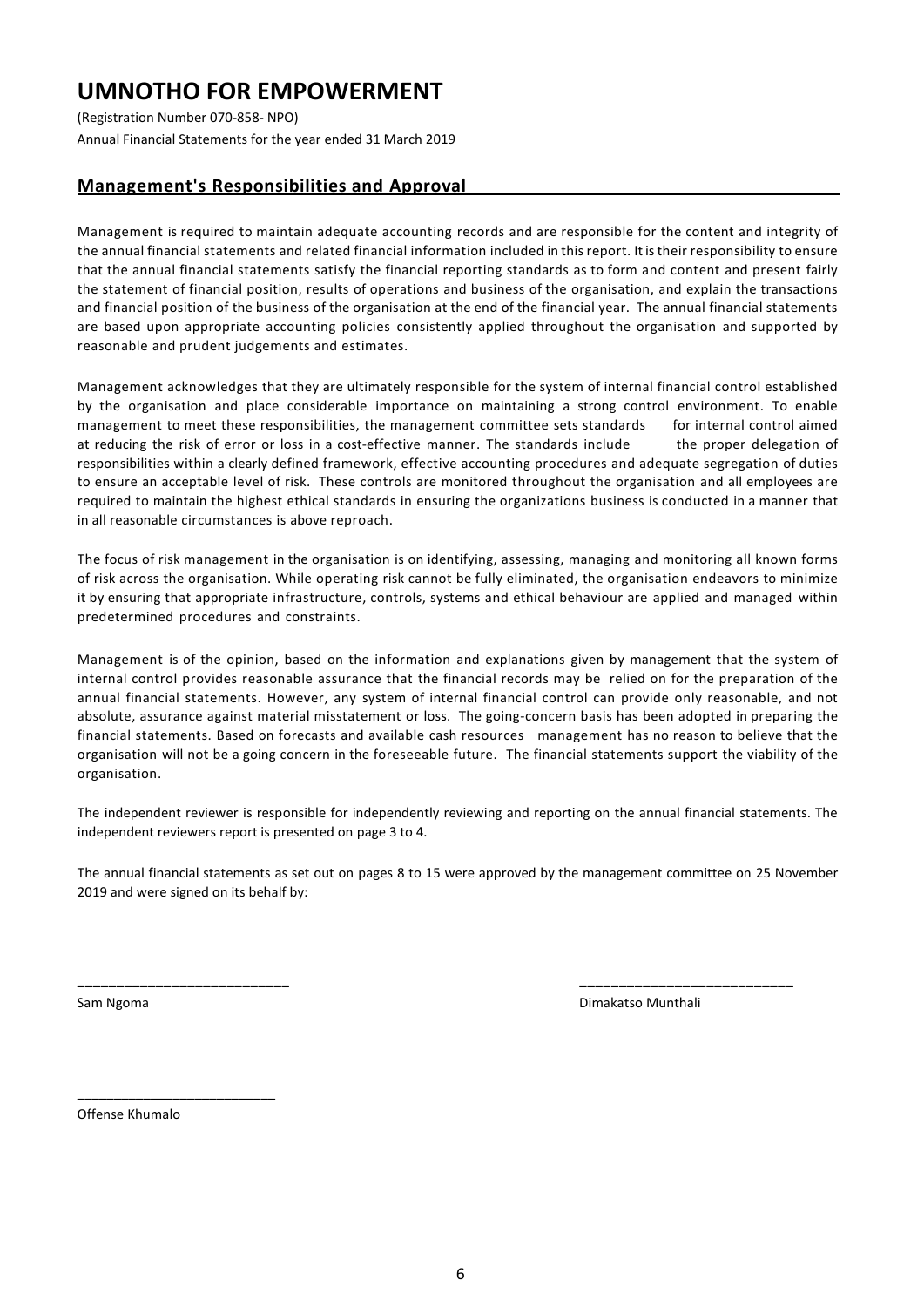(Registration Number 070-858- NPO) Annual Financial Statements for the year ended 31 March 2019

## **Management's Report**

The management committee present their report for the year ended 31 March 2019.

### **1. Review of activities**

#### **Main business and operations**

The principal activity of the organisation is community social development and there were no major changes herein during the year.

The operating results and statement of financial position of the organisation are fully set out in the attached financial statements and do not in our opinion require any further comment.

### **2. Going concern**

The annual financial statements have been prepared on the basis of accounting policies applicable to a going concern. This basis presumes that funds will be available to finance future operations and that the realisation of assets and settlement of liabilities, contingent obligations and commitments will occur in the ordinary course of business.

### **3. Events after reporting date**

All events subsequent to the date of the annual financial statements and for which the applicable financial reporting framework require adjustment or disclosure have been adjusted or disclosed.

### **4. Management's interest in contracts**

To our knowledge none of the directors had any interest in contracts entered into during the year under review.

### **5. Management**

The management of the organisation during the year and to the date of this report are as follows:

Sam Ngoma Lesage Mokoena Offense Khumalo Dimakatso Munthali

#### **6. Independent Reviewer**

Moloi & Co Accountants was the independent reviewer for the year under review.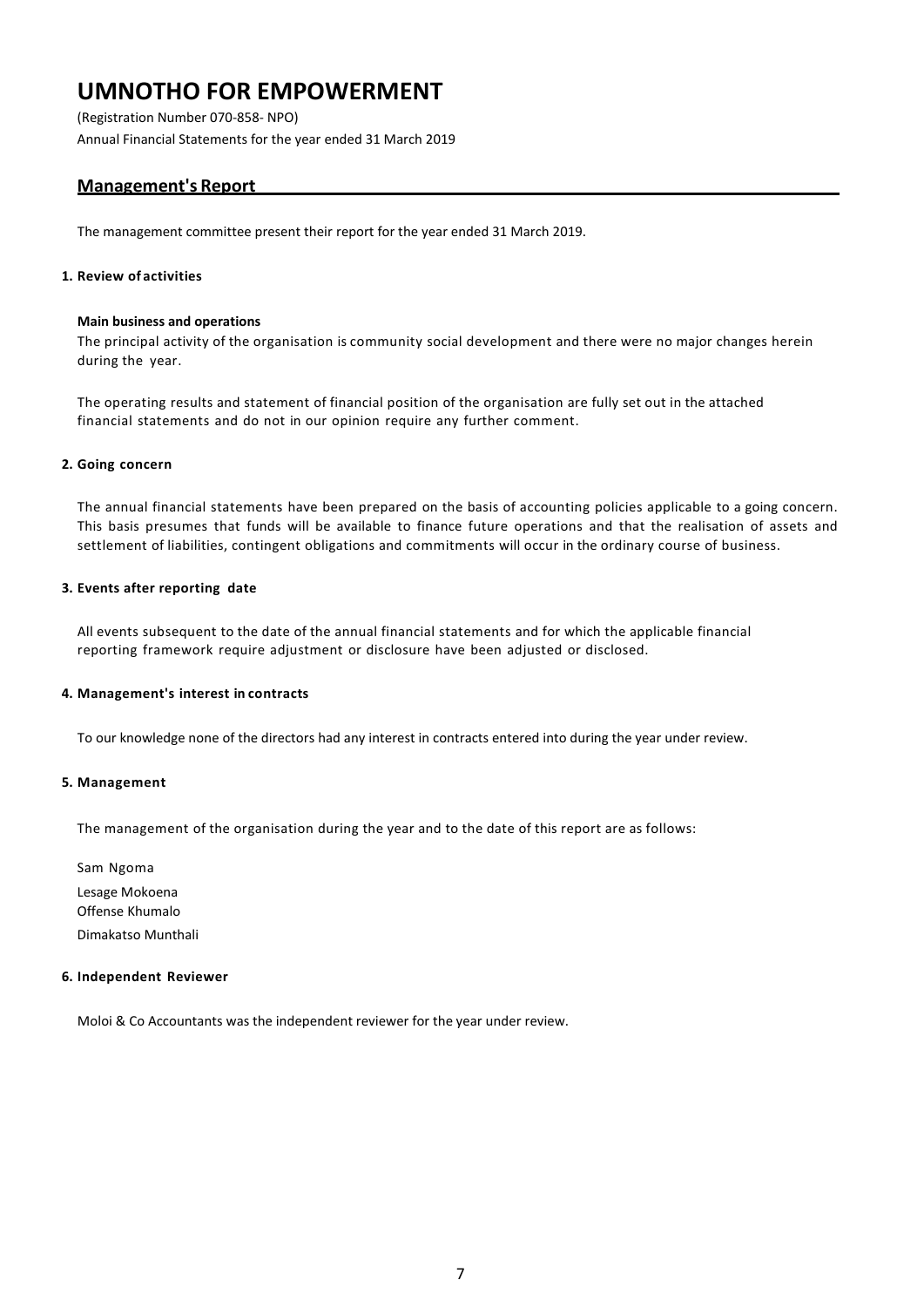(Registration Number 070-858- NPO)

Financial Statements for the year ended 31 March 2019

## <span id="page-8-0"></span>**Statement of FinancialPosition**

| Figures in R                          | <b>Notes</b> | 2019        | 2018        |
|---------------------------------------|--------------|-------------|-------------|
|                                       |              |             |             |
| <b>Assets</b>                         |              |             |             |
| <b>Non-Current Assets</b>             |              |             |             |
| Property, plant and equipment         | 3            | 6,295,626   | 6,411,172   |
| <b>Current Assets</b>                 |              |             |             |
| Cash and cash equivalents             | 4            | 687,878     | 303,083     |
| Trade & other receivables             | 5            | 39,655      | 0           |
| <b>Total Assets</b>                   |              | 7,023,159   | 6,714,255   |
| <b>Reserves and Liabilities</b>       |              |             |             |
| <b>Reserves</b>                       |              |             |             |
| Members' Investments                  |              | 10,883,393  | 10,086,366  |
| Accumulated Surplus (Deficit)         |              | (3,860,234) | (3,372,111) |
| <b>Total Reserves and Liabilities</b> |              | 7,023,159   | 6,714,255   |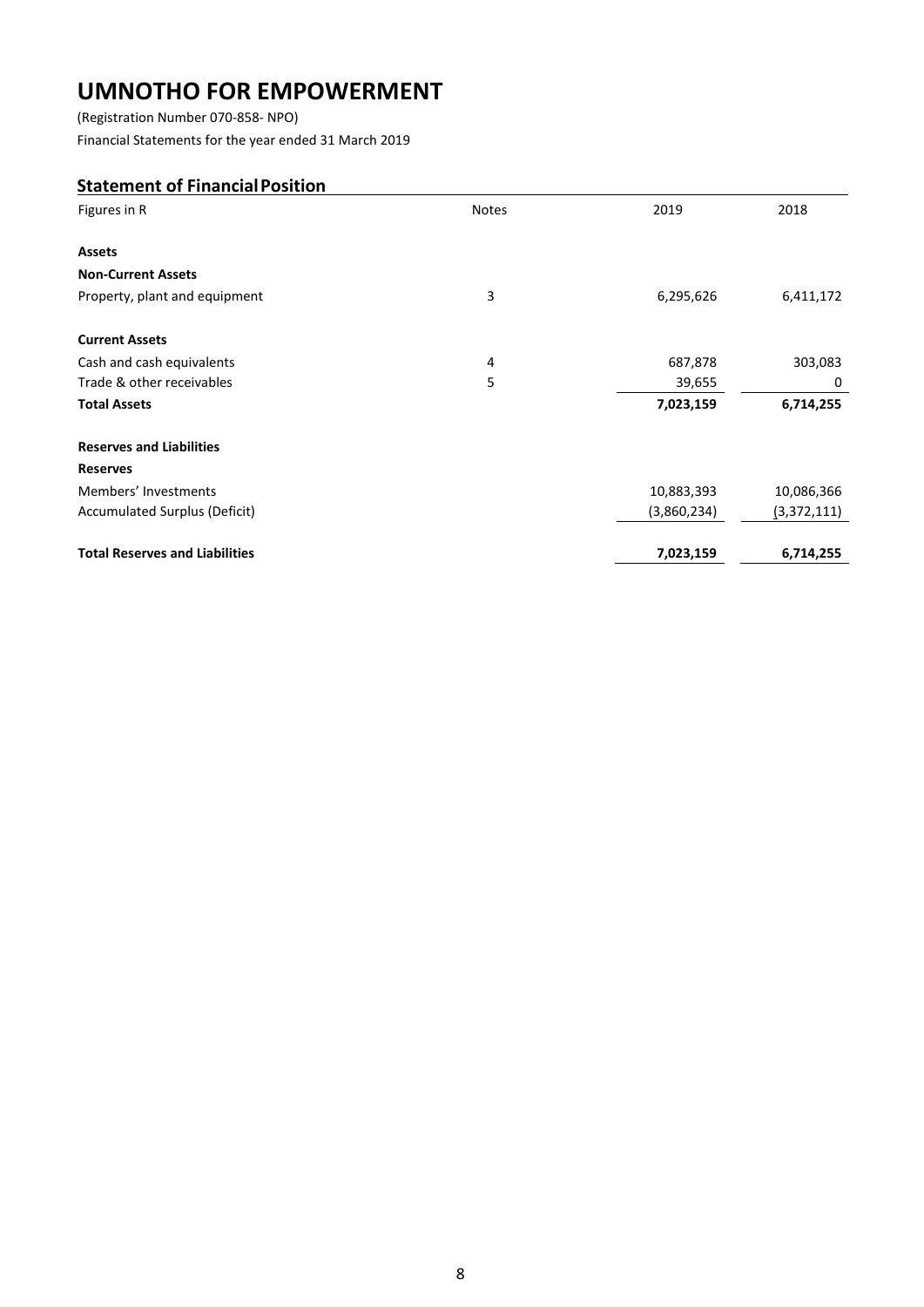(Registration Number 070-858- NPO)

Annual Financial Statements for the year ended 31 March 2019

### <span id="page-9-0"></span>**Statement of Comprehensive Income**

| Figures in R                                | <b>Notes</b> | 2019        | 2018        |
|---------------------------------------------|--------------|-------------|-------------|
| Revenue                                     | 6            | 1,536,967   | 1,116,412   |
| Other income                                |              | 4,179       | 3,366       |
| Operating costs                             |              | (2,059,933) | (1,636,884) |
| Operating surplus/(deficit)                 |              | (518, 786)  | (517, 106)  |
| Finance income                              | 7            | 30,663      | 69,484      |
| Deficit for the year                        |              | (488, 123)  | (447, 622)  |
| <b>Accumulated Deficit at 1 April 2018</b>  |              | (3,372,111) | (2,924,489) |
| Surplus/(Deficit) for the year              |              | (488, 123)  | (447,622)   |
| <b>Accumulated deficit at 31 March 2019</b> |              | (3,860,234) | (3,372,111) |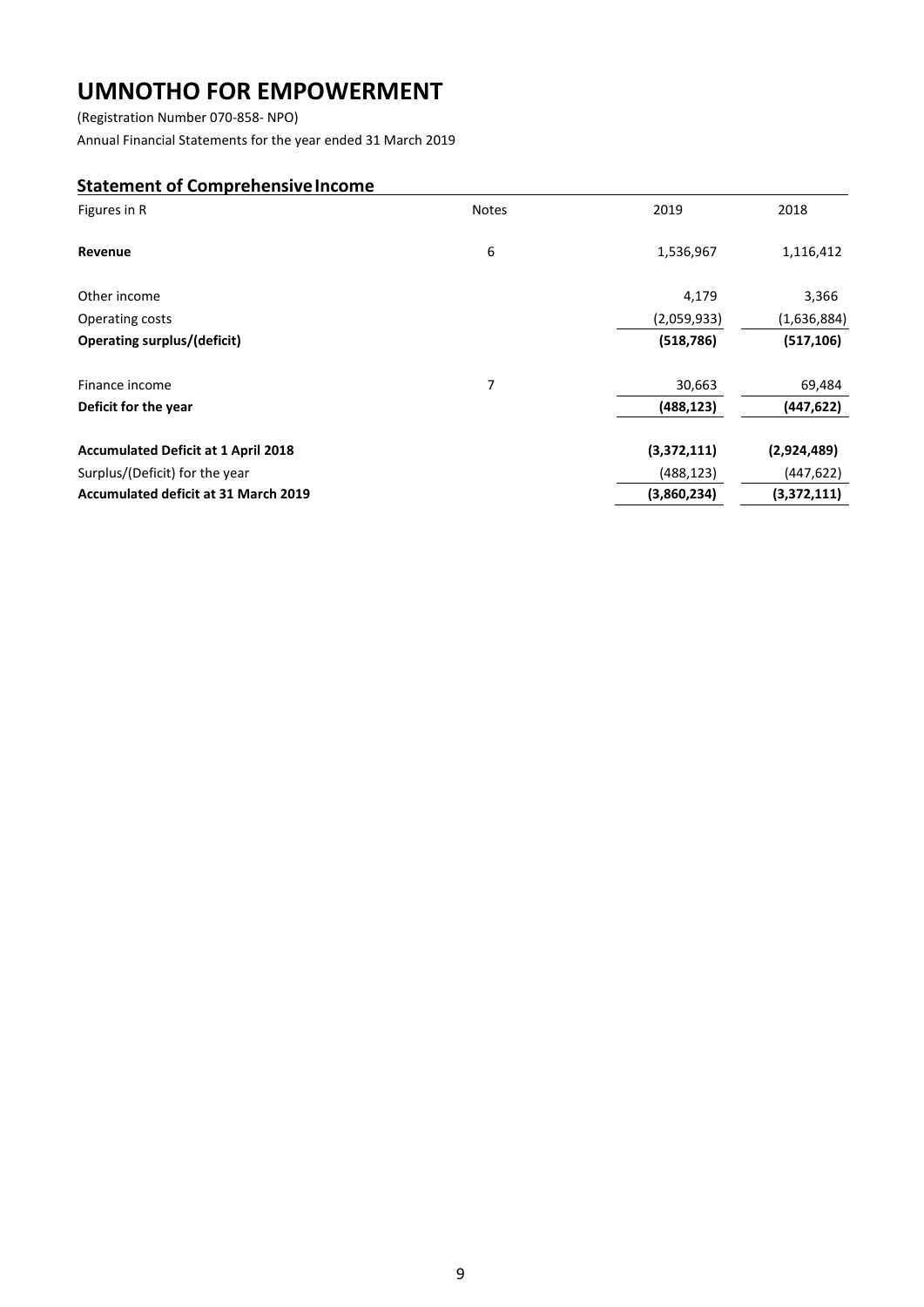(Registration Number 070-858- NPO)

Annual Financial Statements for the year ended 31 March 2019

## **Statement of Changes inReserves**

| Figures in R                            | Accumulated<br>Surplus/Deficit | Members'<br><b>Investments</b> | <b>Total</b> |
|-----------------------------------------|--------------------------------|--------------------------------|--------------|
| <b>Balance at 1 April 2017</b>          | (2,924,489)                    | 9,581,383                      | 6,656,894    |
| Capital Contribution                    |                                | 504,983                        | 504,983      |
| Total comprehensive income for the year | (447, 622)                     |                                | (447,622)    |
| Balance as at 31 March 2018             | (3,372,111)                    | 10,086,366                     | 6,714,255    |
| <b>Balance at 1 April 2018</b>          | (3,372,111)                    | 10,086,366                     | 6,714,255    |
| <b>Capital Contribution</b>             |                                | 797,027                        | 797,027      |
| Total comprehensive income for the year | (488, 123)                     |                                | (488,123)    |
| Balance as at 31 March 2019             | (3,860,234)                    | 10,883,393                     | 7,023,159    |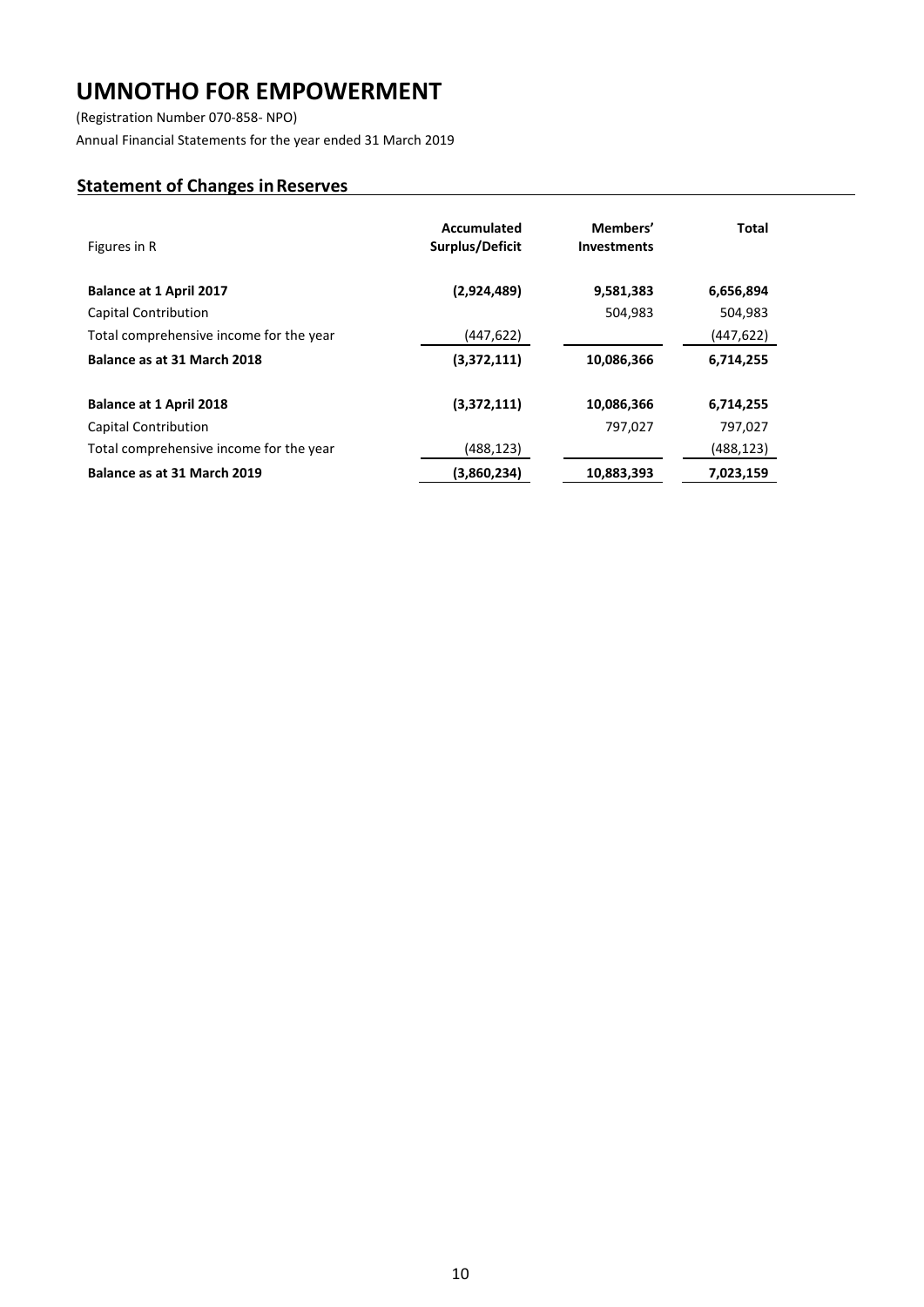(Registration Number 070-858- NPO) Annual Financial Statements for the year ended 31 March 2019

## <span id="page-11-0"></span>**Statement of Cash Flows**

| Figures in R                                           | Note | 2019       | 2018        |
|--------------------------------------------------------|------|------------|-------------|
|                                                        |      |            |             |
| Cash flows from operating activities                   |      |            |             |
| Surplus for the year                                   |      | (488, 123) | (447, 622)  |
| Adjustments for:                                       |      |            |             |
| Depreciation of tangible assets                        |      | 215,541    | 205,537     |
| Increase in accounts receivable                        |      | (39, 655)  |             |
| Investment income                                      |      | (30, 663)  | (69, 484)   |
| Net cash flows from operations                         |      | (303, 245) | (311, 569)  |
| Investment income                                      |      | 30,663     | 69,484      |
| Net cash flows from operating activities               |      | (312, 237) | (235,085)   |
| Cash flows used in investing activities                |      |            |             |
| Property, plant and equipment acquired                 | 3    | (100,000)  | (1,029,677) |
| Net cash flows used in investing activities            |      | (100,000)  | (1,029,677) |
| Cash flows used in financing activities                |      |            |             |
| <b>Member Contributions</b>                            |      | 1,225,969  | 941,293     |
| <b>Refunds to Members</b>                              |      | (428, 943) | (436, 310)  |
| Net cash flows used in financing activities            |      | 797,027    | 504,983     |
| Net (decrease) / increase in cash and cash equivalents |      | 384,790    | (759, 779)  |
| Cash and cash equivalents at beginning of the year     |      | 303,088    | 1,062,861   |
| Cash and cash equivalents at end of the year           | 4    | 687,878    | 303,088     |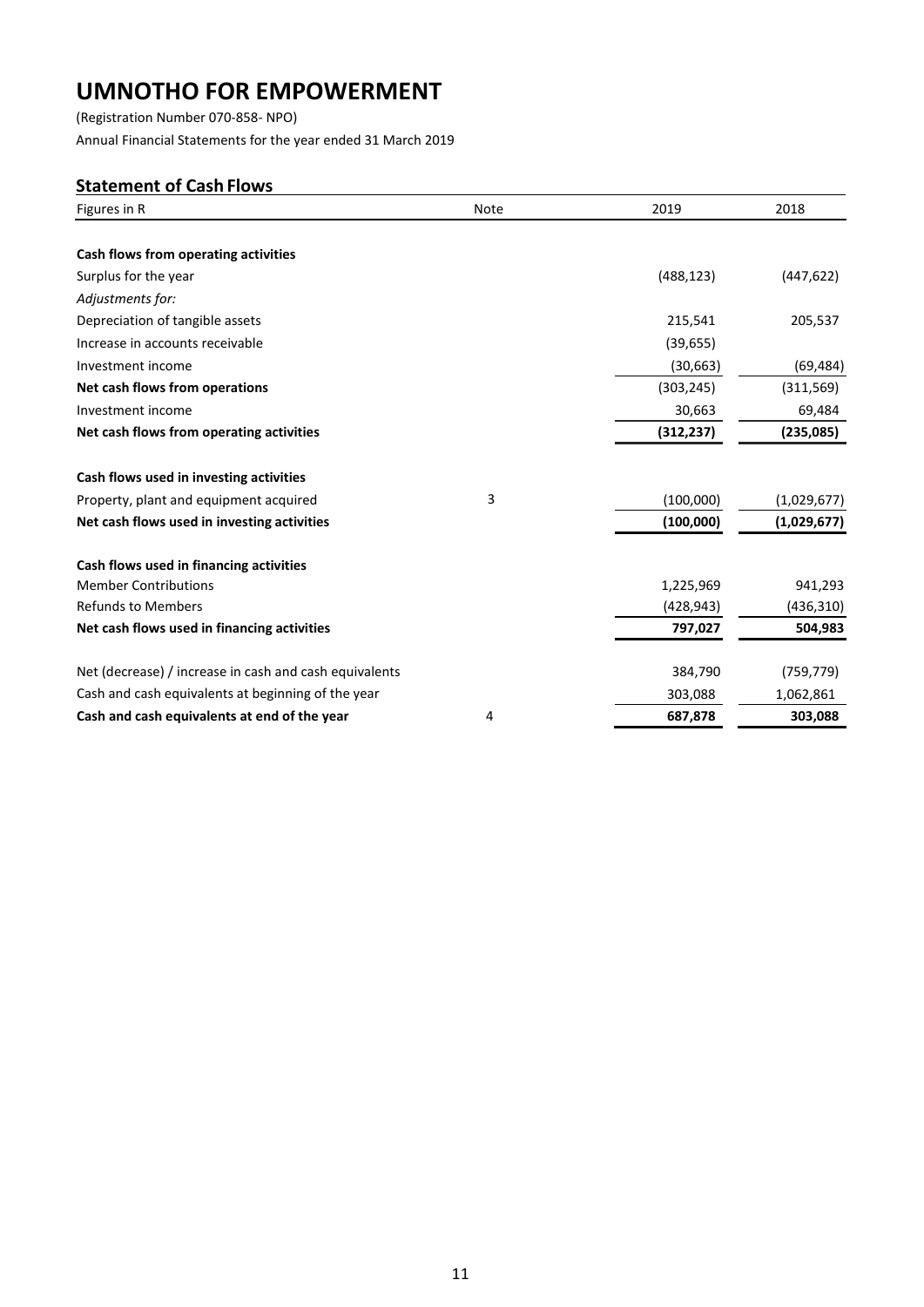(Registration Number 070-858- NPO) Annual Financial Statements for the year ended 31 March 2019

## <span id="page-12-0"></span>**Accounting Policies**

### **1. General information**

Umnotho For Empowerment is a non-profit organisation.

### **2. Summary of significant accounting policies**

These annual financial statements have been prepared in accordance with the International Financial Reporting Standards for Small and Medium-sized Entities issued by the International Accounting Standards Board. The principal accounting policies applied in the preparation of these financial statements are set out below. These policies have been consistently applied to all the years presented, unless otherwise stated.

These financial statements have been prepared under the historical cost convention and are presented in South African Rands.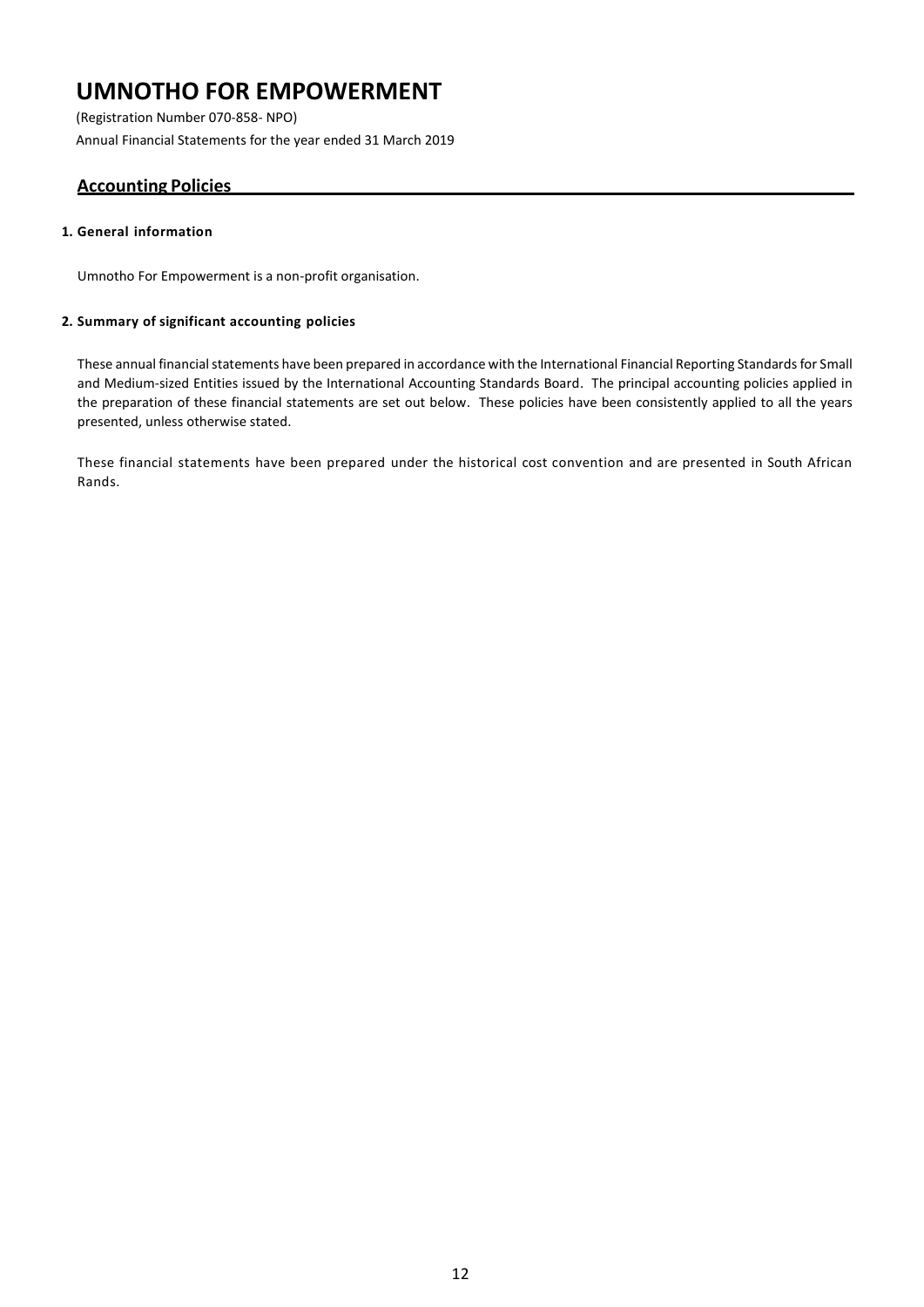(Registration Number 070-858- NPO)

Annual Financial Statements for the year ended 31 March 2019

## **Notes to the Annual FinancialStatements**

| $- \cdot$<br>Figures in R<br>.<br>___ | 2010<br>5019 | 2018 |
|---------------------------------------|--------------|------|
|                                       |              |      |

### **3. Property, plant and equipment**

|                           | Cost      | Accumulated<br>depreciation | 2019<br>Carrying<br>value | Cost      | Accumulated<br>depreciation | 2018<br>Carrying<br>value |
|---------------------------|-----------|-----------------------------|---------------------------|-----------|-----------------------------|---------------------------|
| Owned assets              |           |                             |                           |           |                             |                           |
| Containers                | 100,000   | 10,000                      | 90,000                    |           |                             |                           |
| Land                      | 5,210,000 |                             | 5,210,000                 | 5,210,000 |                             | 5,210,000                 |
| <b>Buildings</b>          | 612,125   | 202,125                     | 410,000                   | 612,125   | 140,913                     | 471,212                   |
| Vehicles                  | 196,235   | 156,988                     | 39,247                    | 196,235   | 117,741                     | 78,494                    |
| <b>Wendy Houses</b>       | 370,358   | 139,939                     | 230,439                   | 370,358   | 102,903                     | 267,455                   |
| Mobile Offices            | 512,009   | 204,804                     | 307,205                   | 512,009   | 153,603                     | 358,406                   |
| Furniture & Fittings      | 21,282    | 17,025                      | 4,256                     | 21,282    | 12,769                      | 8,512                     |
| Lawnmower                 | 16,180    | 16,180                      |                           | 16,180    | 8,090                       | 8,090                     |
| <b>Computer Equipment</b> | 13,497    | 8,998                       | 4,495                     | 13,497    | 4,495                       | 9,002                     |
|                           | 7,051,685 | 756,059                     | 94,499                    | 6,951,685 | 540,513                     | 6,411,172                 |

The carrying amounts of property, plant and equipment can be reconciled as follows:

|                      | Carrying<br>value at<br>beginning of<br>year | Additions | <b>Disposals</b> | Depreciation | 2019<br>Carrying<br>value at end<br>of year |
|----------------------|----------------------------------------------|-----------|------------------|--------------|---------------------------------------------|
| Owned assets         |                                              |           |                  |              |                                             |
| Containers           |                                              | 100,000   |                  | (10,000)     | 90,000                                      |
| Land                 | 5,210,000                                    |           |                  |              | 5,210,000                                   |
| <b>Buildings</b>     | 471,212                                      |           |                  | (61, 213)    | 410,000                                     |
| Vehicles             | 78,494                                       |           |                  | (39, 247)    | 39,247                                      |
| <b>Wendy Houses</b>  | 267,455                                      |           |                  | (37,036)     | 230,419                                     |
| Mobile Offices       | 358,406                                      |           |                  | (51, 201)    | 307,205                                     |
| Furniture & Fittings | 8,512                                        |           |                  | (4, 256)     | 4,256                                       |
| Lawnmower            | 8,090                                        |           |                  | (8,090)      |                                             |
| Computer Equipment   | 9,002                                        |           |                  | (4, 499)     | 4,499                                       |
|                      | 6,411,172                                    | 100,000   |                  | (215,541)    | 6,295,626                                   |

### **4. Cash and cash equivalents**

| Favourable cash balances             |         |         |
|--------------------------------------|---------|---------|
| Cash on hand                         | 909     | 2.098   |
| <b>Standard Bank Account Balance</b> | 686.968 | 300.990 |
|                                      | 687.878 | 303,088 |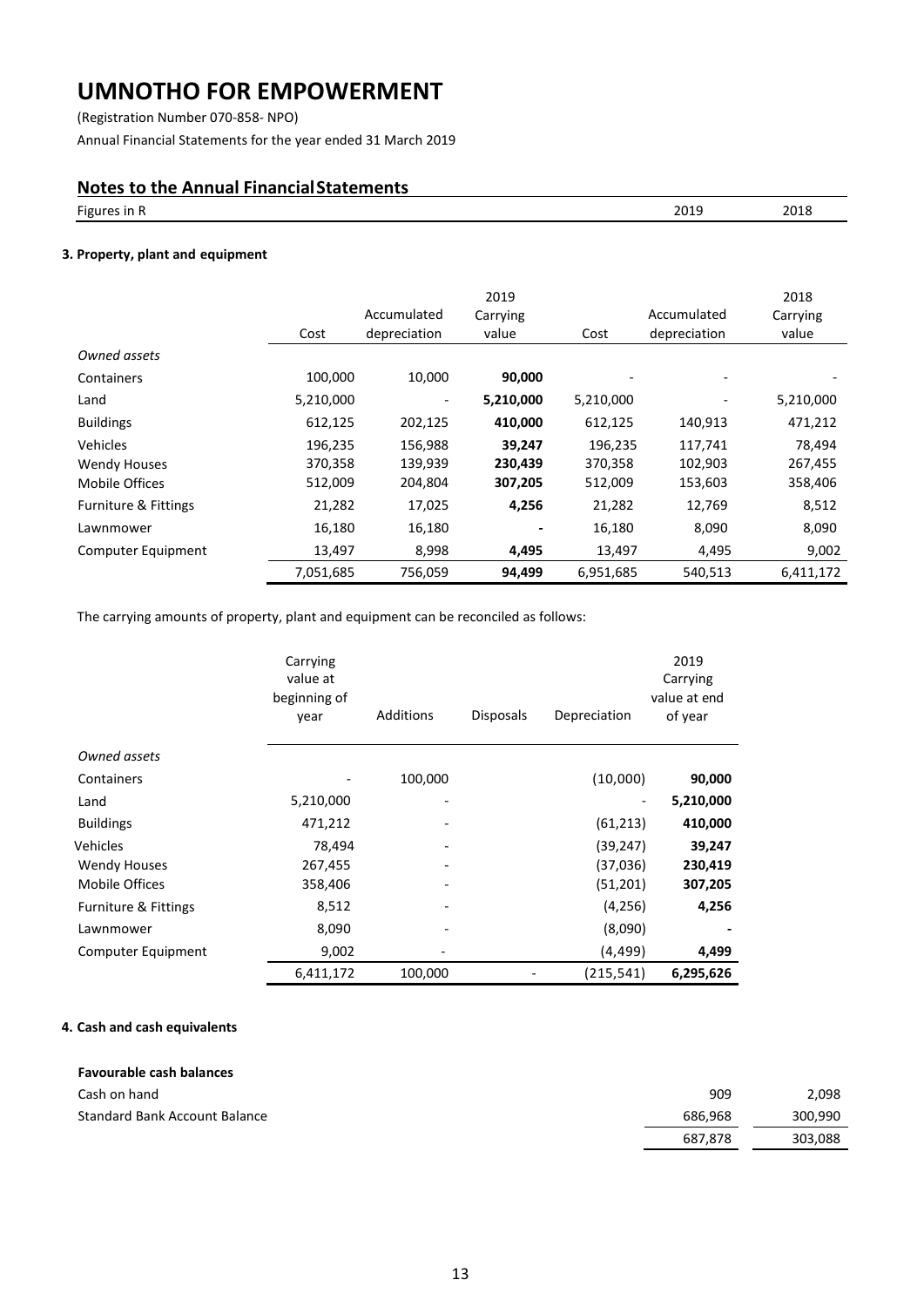(Registration Number 070-858- NPO) Annual Financial Statements for the year ended 31 March 2019

## **Notes to the Annual FinancialStatements**

| Figures in R                          | 2019      | 2018      |
|---------------------------------------|-----------|-----------|
|                                       |           |           |
| 5. Accounts receivable                |           |           |
| <b>Accounts receivable</b>            |           |           |
| <b>Outstanding Loans</b>              | 39,655    |           |
|                                       | 39,655    |           |
|                                       |           |           |
| 6. Revenue                            |           |           |
| An analysis of revenue is as follows: |           |           |
| <b>Gross Revenue</b>                  |           |           |
| Grant Income                          | 778,186   | 323,148   |
| Electricity - Recovery                | 144,201   | 143,11    |
| Bank Charges - Recovery               | 4,560     | 3,531     |
| Copies                                | 3,429     | 2,325     |
| Insurance - Claim                     |           | 27,060    |
| Membership Fees                       | 15,400    |           |
| Project Admin - Recovery              | 80,185    | 49,798    |
| <b>Registration Fees</b>              | 81,647    | 20,760    |
| Service Charges - Recovery            | 423,060   | 542,780   |
| Withdrawal Fees                       | 6,300     | 3,900     |
|                                       | 1,536,967 | 1,116,412 |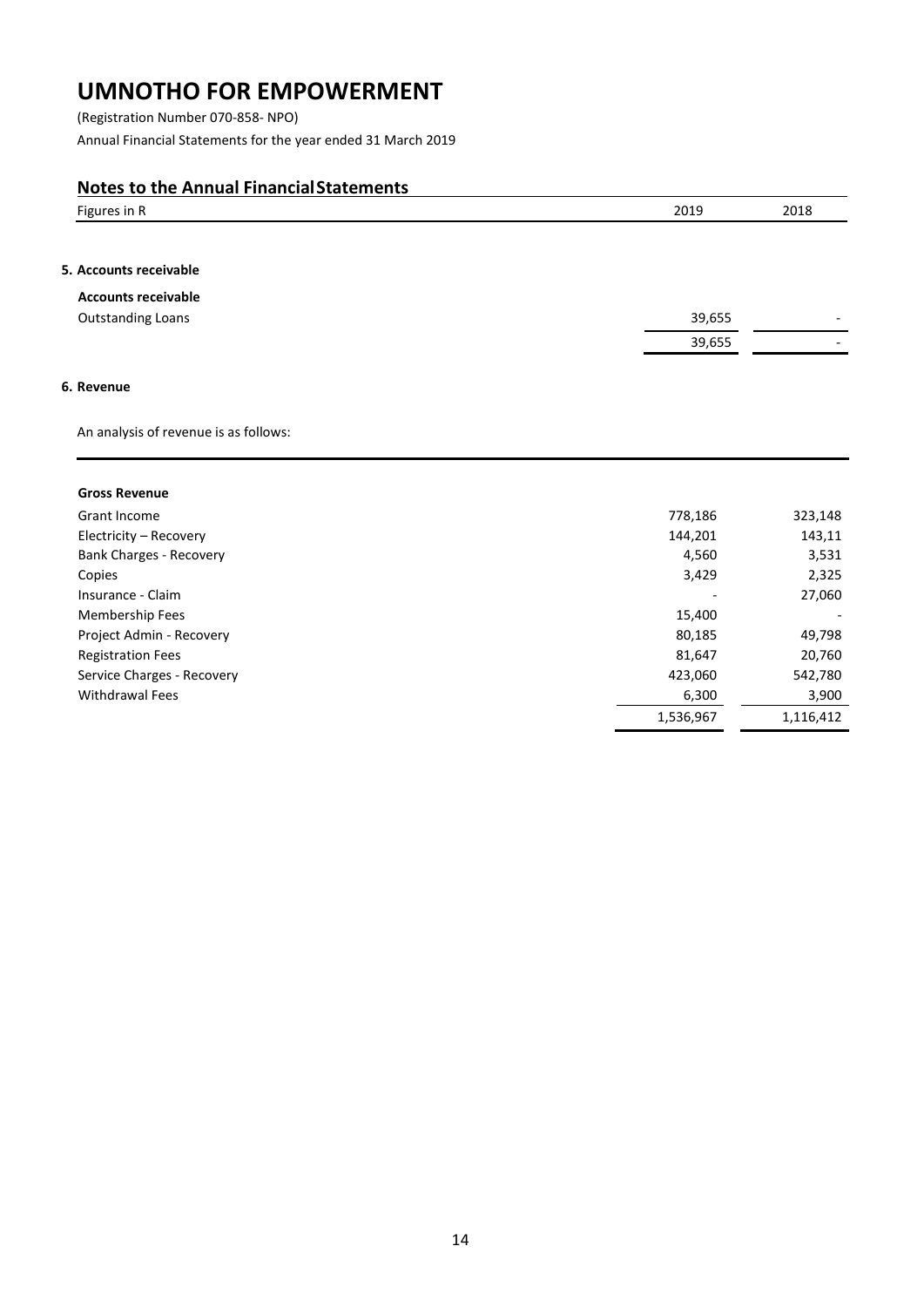(Registration Number 070-858- NPO) Annual Financial Statements for the year ended 31 March 2019

## **Notes to the Annual FinancialStatements**

| Figures in $\mathbf{r}$ | 2019 | 2018 |
|-------------------------|------|------|
|                         |      |      |

### **7. Finance income**

**Interest income**

Interest received 69,484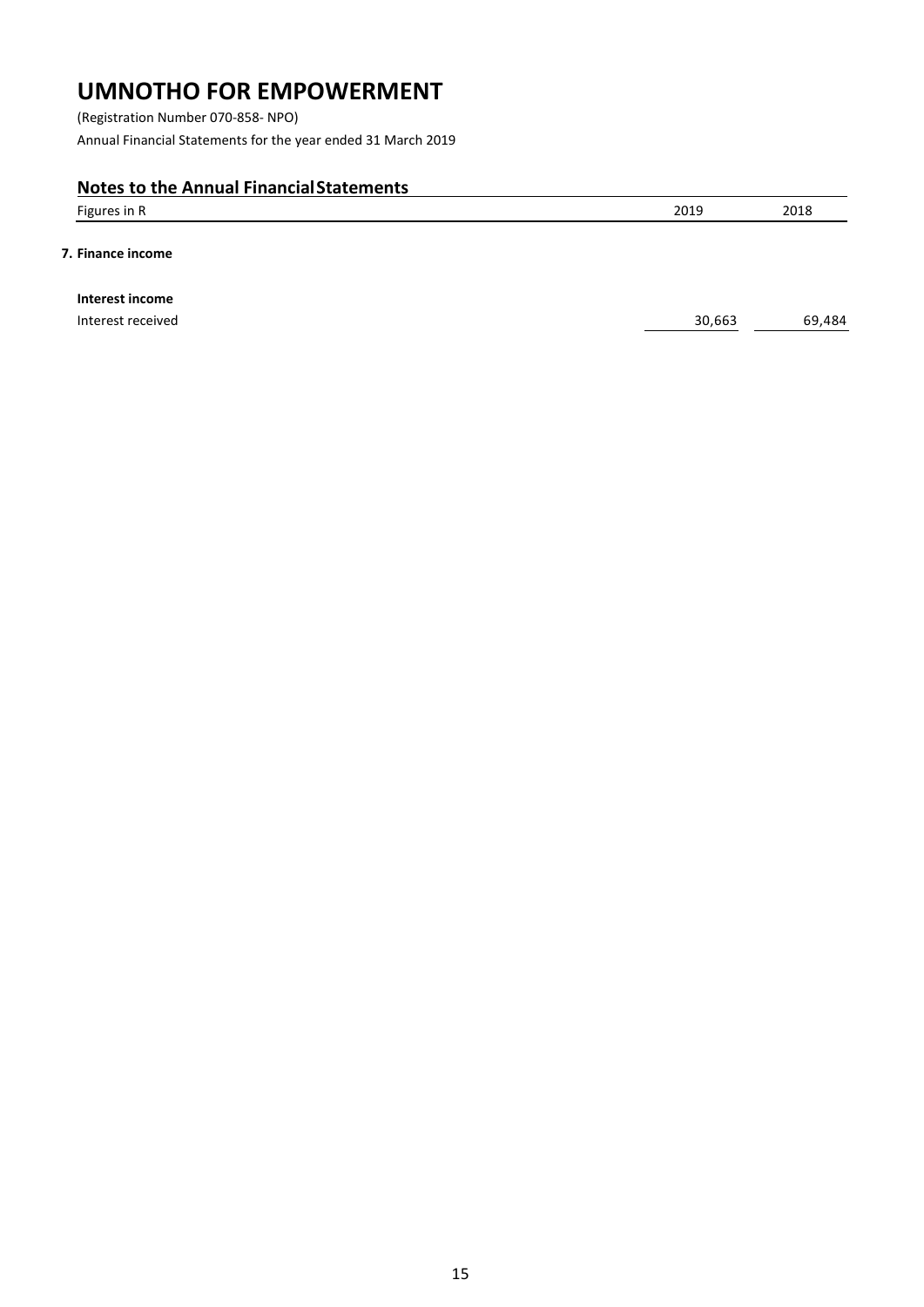(Registration Number 070-858- NPO) Annual Financial Statements for the year ended 31 March 2019

## <span id="page-16-0"></span>**Detailed Income Statement**

| <b>Gross Revenue</b><br>Grant Income<br>323,148<br>778,186<br>Electricity - Recovery<br>144,201<br>143,11<br>Bank Charges - Recovery<br>4,560<br>3,531<br>2,325<br>Copies<br>3,429<br>27,060<br>Membership Fees<br>15,400<br>80,185<br>49,798<br>Project Admin - Recovery<br><b>Registration Fees</b><br>81,647<br>20,760<br>Service Charges - Recovery<br>423,060<br>542,780<br><b>Withdrawal Fees</b><br>6,300<br>3,900<br>1,536,967<br>1,116,412<br>Investment income<br>30,663<br>69,484<br>4,179<br>3,366<br>34,842<br>72,850<br>1,571,810<br>1,189,262<br><b>Expenditure</b><br>Accounting, Legal and Professional Fees<br>55,201<br>144,250<br><b>Admin Expenses</b><br>1,600<br>1,596<br>Advertising & Marketing Expenses<br>26,250<br>22,010<br><b>Bank Charges</b><br>29,699<br>30,905<br><b>Cleaning and Maintenance</b><br>17,146<br><b>Computer Expenses</b><br>2,399<br>1,746<br>Donations<br>2,500<br>Depreciation & Amortisation<br>215,541<br>205,537<br>Entertainment<br>740<br>Fire Safety Equipment<br>1,600<br>Fundraising<br>30,000<br>Garden Upkeep & Tools<br>2,860<br>Information and Referral<br>68,490<br>1,809<br>Insurance & Security<br>33,767<br>30,024<br>Interest Paid on Withdrawal<br>10,555<br>2,027<br>Meals & Refreshments<br>66,599<br>22,807<br><b>Meeting Expenses</b><br>Membership Fees<br>11,000<br>Motor Vehicle - Fuel Expenses<br>3,374<br><b>Office Consumables</b><br>922<br>525<br>Other Expenses<br>2,100<br>Photography<br>2,000 | Figures in R        | 2019    | 2018   |
|--------------------------------------------------------------------------------------------------------------------------------------------------------------------------------------------------------------------------------------------------------------------------------------------------------------------------------------------------------------------------------------------------------------------------------------------------------------------------------------------------------------------------------------------------------------------------------------------------------------------------------------------------------------------------------------------------------------------------------------------------------------------------------------------------------------------------------------------------------------------------------------------------------------------------------------------------------------------------------------------------------------------------------------------------------------------------------------------------------------------------------------------------------------------------------------------------------------------------------------------------------------------------------------------------------------------------------------------------------------------------------------------------------------------------------------------------------------------------------------|---------------------|---------|--------|
|                                                                                                                                                                                                                                                                                                                                                                                                                                                                                                                                                                                                                                                                                                                                                                                                                                                                                                                                                                                                                                                                                                                                                                                                                                                                                                                                                                                                                                                                                      |                     |         |        |
|                                                                                                                                                                                                                                                                                                                                                                                                                                                                                                                                                                                                                                                                                                                                                                                                                                                                                                                                                                                                                                                                                                                                                                                                                                                                                                                                                                                                                                                                                      |                     |         |        |
|                                                                                                                                                                                                                                                                                                                                                                                                                                                                                                                                                                                                                                                                                                                                                                                                                                                                                                                                                                                                                                                                                                                                                                                                                                                                                                                                                                                                                                                                                      |                     |         |        |
|                                                                                                                                                                                                                                                                                                                                                                                                                                                                                                                                                                                                                                                                                                                                                                                                                                                                                                                                                                                                                                                                                                                                                                                                                                                                                                                                                                                                                                                                                      |                     |         |        |
|                                                                                                                                                                                                                                                                                                                                                                                                                                                                                                                                                                                                                                                                                                                                                                                                                                                                                                                                                                                                                                                                                                                                                                                                                                                                                                                                                                                                                                                                                      |                     |         |        |
|                                                                                                                                                                                                                                                                                                                                                                                                                                                                                                                                                                                                                                                                                                                                                                                                                                                                                                                                                                                                                                                                                                                                                                                                                                                                                                                                                                                                                                                                                      | Insurance - Claim   |         |        |
|                                                                                                                                                                                                                                                                                                                                                                                                                                                                                                                                                                                                                                                                                                                                                                                                                                                                                                                                                                                                                                                                                                                                                                                                                                                                                                                                                                                                                                                                                      |                     |         |        |
|                                                                                                                                                                                                                                                                                                                                                                                                                                                                                                                                                                                                                                                                                                                                                                                                                                                                                                                                                                                                                                                                                                                                                                                                                                                                                                                                                                                                                                                                                      |                     |         |        |
|                                                                                                                                                                                                                                                                                                                                                                                                                                                                                                                                                                                                                                                                                                                                                                                                                                                                                                                                                                                                                                                                                                                                                                                                                                                                                                                                                                                                                                                                                      |                     |         |        |
|                                                                                                                                                                                                                                                                                                                                                                                                                                                                                                                                                                                                                                                                                                                                                                                                                                                                                                                                                                                                                                                                                                                                                                                                                                                                                                                                                                                                                                                                                      |                     |         |        |
|                                                                                                                                                                                                                                                                                                                                                                                                                                                                                                                                                                                                                                                                                                                                                                                                                                                                                                                                                                                                                                                                                                                                                                                                                                                                                                                                                                                                                                                                                      |                     |         |        |
|                                                                                                                                                                                                                                                                                                                                                                                                                                                                                                                                                                                                                                                                                                                                                                                                                                                                                                                                                                                                                                                                                                                                                                                                                                                                                                                                                                                                                                                                                      | <b>Other Income</b> |         |        |
|                                                                                                                                                                                                                                                                                                                                                                                                                                                                                                                                                                                                                                                                                                                                                                                                                                                                                                                                                                                                                                                                                                                                                                                                                                                                                                                                                                                                                                                                                      |                     |         |        |
|                                                                                                                                                                                                                                                                                                                                                                                                                                                                                                                                                                                                                                                                                                                                                                                                                                                                                                                                                                                                                                                                                                                                                                                                                                                                                                                                                                                                                                                                                      | Other income        |         |        |
|                                                                                                                                                                                                                                                                                                                                                                                                                                                                                                                                                                                                                                                                                                                                                                                                                                                                                                                                                                                                                                                                                                                                                                                                                                                                                                                                                                                                                                                                                      |                     |         |        |
|                                                                                                                                                                                                                                                                                                                                                                                                                                                                                                                                                                                                                                                                                                                                                                                                                                                                                                                                                                                                                                                                                                                                                                                                                                                                                                                                                                                                                                                                                      |                     |         |        |
|                                                                                                                                                                                                                                                                                                                                                                                                                                                                                                                                                                                                                                                                                                                                                                                                                                                                                                                                                                                                                                                                                                                                                                                                                                                                                                                                                                                                                                                                                      |                     |         |        |
|                                                                                                                                                                                                                                                                                                                                                                                                                                                                                                                                                                                                                                                                                                                                                                                                                                                                                                                                                                                                                                                                                                                                                                                                                                                                                                                                                                                                                                                                                      |                     |         |        |
|                                                                                                                                                                                                                                                                                                                                                                                                                                                                                                                                                                                                                                                                                                                                                                                                                                                                                                                                                                                                                                                                                                                                                                                                                                                                                                                                                                                                                                                                                      |                     |         |        |
|                                                                                                                                                                                                                                                                                                                                                                                                                                                                                                                                                                                                                                                                                                                                                                                                                                                                                                                                                                                                                                                                                                                                                                                                                                                                                                                                                                                                                                                                                      |                     |         |        |
|                                                                                                                                                                                                                                                                                                                                                                                                                                                                                                                                                                                                                                                                                                                                                                                                                                                                                                                                                                                                                                                                                                                                                                                                                                                                                                                                                                                                                                                                                      |                     |         |        |
|                                                                                                                                                                                                                                                                                                                                                                                                                                                                                                                                                                                                                                                                                                                                                                                                                                                                                                                                                                                                                                                                                                                                                                                                                                                                                                                                                                                                                                                                                      |                     |         |        |
|                                                                                                                                                                                                                                                                                                                                                                                                                                                                                                                                                                                                                                                                                                                                                                                                                                                                                                                                                                                                                                                                                                                                                                                                                                                                                                                                                                                                                                                                                      |                     |         |        |
|                                                                                                                                                                                                                                                                                                                                                                                                                                                                                                                                                                                                                                                                                                                                                                                                                                                                                                                                                                                                                                                                                                                                                                                                                                                                                                                                                                                                                                                                                      |                     |         |        |
|                                                                                                                                                                                                                                                                                                                                                                                                                                                                                                                                                                                                                                                                                                                                                                                                                                                                                                                                                                                                                                                                                                                                                                                                                                                                                                                                                                                                                                                                                      |                     |         |        |
|                                                                                                                                                                                                                                                                                                                                                                                                                                                                                                                                                                                                                                                                                                                                                                                                                                                                                                                                                                                                                                                                                                                                                                                                                                                                                                                                                                                                                                                                                      |                     |         |        |
|                                                                                                                                                                                                                                                                                                                                                                                                                                                                                                                                                                                                                                                                                                                                                                                                                                                                                                                                                                                                                                                                                                                                                                                                                                                                                                                                                                                                                                                                                      |                     |         |        |
|                                                                                                                                                                                                                                                                                                                                                                                                                                                                                                                                                                                                                                                                                                                                                                                                                                                                                                                                                                                                                                                                                                                                                                                                                                                                                                                                                                                                                                                                                      |                     |         |        |
|                                                                                                                                                                                                                                                                                                                                                                                                                                                                                                                                                                                                                                                                                                                                                                                                                                                                                                                                                                                                                                                                                                                                                                                                                                                                                                                                                                                                                                                                                      |                     |         |        |
|                                                                                                                                                                                                                                                                                                                                                                                                                                                                                                                                                                                                                                                                                                                                                                                                                                                                                                                                                                                                                                                                                                                                                                                                                                                                                                                                                                                                                                                                                      |                     |         |        |
|                                                                                                                                                                                                                                                                                                                                                                                                                                                                                                                                                                                                                                                                                                                                                                                                                                                                                                                                                                                                                                                                                                                                                                                                                                                                                                                                                                                                                                                                                      |                     |         |        |
|                                                                                                                                                                                                                                                                                                                                                                                                                                                                                                                                                                                                                                                                                                                                                                                                                                                                                                                                                                                                                                                                                                                                                                                                                                                                                                                                                                                                                                                                                      |                     |         |        |
|                                                                                                                                                                                                                                                                                                                                                                                                                                                                                                                                                                                                                                                                                                                                                                                                                                                                                                                                                                                                                                                                                                                                                                                                                                                                                                                                                                                                                                                                                      |                     |         |        |
|                                                                                                                                                                                                                                                                                                                                                                                                                                                                                                                                                                                                                                                                                                                                                                                                                                                                                                                                                                                                                                                                                                                                                                                                                                                                                                                                                                                                                                                                                      |                     |         |        |
|                                                                                                                                                                                                                                                                                                                                                                                                                                                                                                                                                                                                                                                                                                                                                                                                                                                                                                                                                                                                                                                                                                                                                                                                                                                                                                                                                                                                                                                                                      |                     |         |        |
|                                                                                                                                                                                                                                                                                                                                                                                                                                                                                                                                                                                                                                                                                                                                                                                                                                                                                                                                                                                                                                                                                                                                                                                                                                                                                                                                                                                                                                                                                      |                     |         |        |
|                                                                                                                                                                                                                                                                                                                                                                                                                                                                                                                                                                                                                                                                                                                                                                                                                                                                                                                                                                                                                                                                                                                                                                                                                                                                                                                                                                                                                                                                                      |                     |         |        |
|                                                                                                                                                                                                                                                                                                                                                                                                                                                                                                                                                                                                                                                                                                                                                                                                                                                                                                                                                                                                                                                                                                                                                                                                                                                                                                                                                                                                                                                                                      |                     |         |        |
|                                                                                                                                                                                                                                                                                                                                                                                                                                                                                                                                                                                                                                                                                                                                                                                                                                                                                                                                                                                                                                                                                                                                                                                                                                                                                                                                                                                                                                                                                      |                     |         |        |
|                                                                                                                                                                                                                                                                                                                                                                                                                                                                                                                                                                                                                                                                                                                                                                                                                                                                                                                                                                                                                                                                                                                                                                                                                                                                                                                                                                                                                                                                                      |                     |         |        |
|                                                                                                                                                                                                                                                                                                                                                                                                                                                                                                                                                                                                                                                                                                                                                                                                                                                                                                                                                                                                                                                                                                                                                                                                                                                                                                                                                                                                                                                                                      | <b>Training</b>     | 123,498 | 56,728 |
| Printing & Stationery<br>11,273<br>37,711                                                                                                                                                                                                                                                                                                                                                                                                                                                                                                                                                                                                                                                                                                                                                                                                                                                                                                                                                                                                                                                                                                                                                                                                                                                                                                                                                                                                                                            |                     |         |        |
| Rates, Taxes & Municipality Expenses<br>165,071<br>142,543                                                                                                                                                                                                                                                                                                                                                                                                                                                                                                                                                                                                                                                                                                                                                                                                                                                                                                                                                                                                                                                                                                                                                                                                                                                                                                                                                                                                                           |                     |         |        |